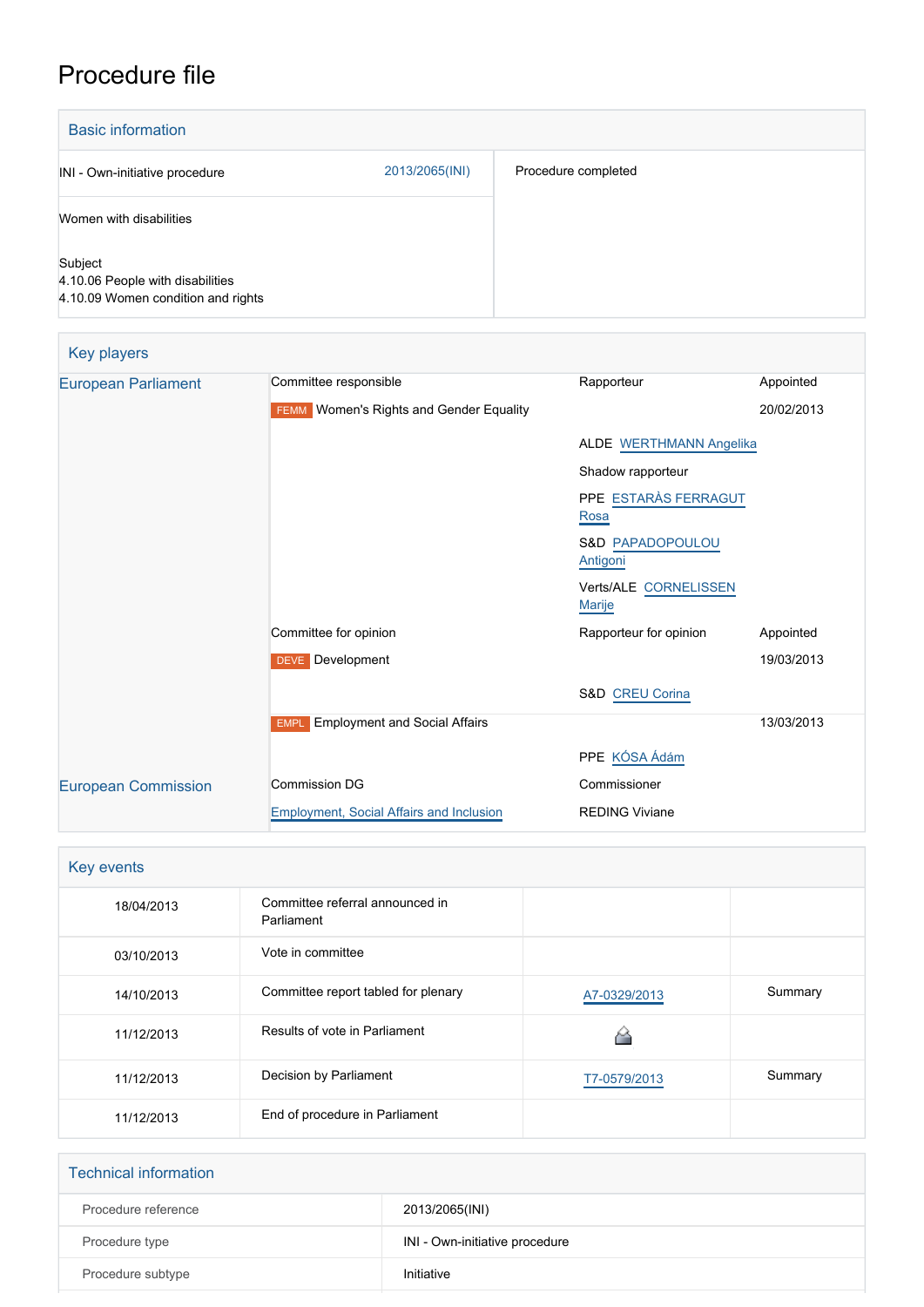| Legal basis                | Rules of Procedure EP 54  |
|----------------------------|---------------------------|
| Other legal basis          | Rules of Procedure EP 159 |
| Stage reached in procedure | Procedure completed       |
| Committee dossier          | FEMM/7/12468              |

| Documentation gateway                                  |             |              |            |     |         |
|--------------------------------------------------------|-------------|--------------|------------|-----|---------|
| Committee draft report                                 |             | PE514.581    | 17/06/2013 | EP  |         |
| Amendments tabled in committee                         |             | PE516.588    | 18/07/2013 | EP  |         |
| Committee opinion                                      | <b>DEVE</b> | PE513.125    | 18/09/2013 | EP  |         |
| Committee opinion                                      | <b>EMPL</b> | PE514.724    | 20/09/2013 | EP  |         |
| Committee report tabled for plenary, single<br>reading |             | A7-0329/2013 | 14/10/2013 | EP  | Summary |
| Text adopted by Parliament, single reading             |             | T7-0579/2013 | 11/12/2013 | EP  | Summary |
| Commission response to text adopted in<br>plenary      |             | SP(2014)260  | 06/05/2014 | EC. |         |

## Women with disabilities

The Committee on Womens Rights and Gender Equality adopted the own-initiative report by Angelika WERTHMANN (ADLE, AT) on women with disabilities.

Members recall that 80 million people with disabilities living in the Union of which 46 million are women and girls, who make up 16% of the total female population of the EU. Women with disabilities were multiply disadvantaged, facing significant difficulties in obtaining access to adequate housing, healthcare, public transport, education, vocational training and employment, experiencing inequality in access to credit and other productive resources, and rarely participating in decision-making processes.

Consequently, Members stressed that strategies, policies and legislative initiatives to ensure non-discrimination and equal opportunities must be drawn up for such persons. They underlined the importance of mainstreaming gender disability in gender policies, programmes and measures and regretted the fact that the European Disability Strategy 2010-2020 did not include an integrated gender perspective or a separate chapter on gender-specific disability policies, and that the Strategy for Equality between women and men 2010-2015 did not do so either. They urged those Member States that have not yet ratified the UN Convention on the Rights of People with Disabilities and its Optional Protocol to do so.

Optimising resources: Members highlighted the importance of optimising the use of EU funding instruments, particularly the Structural Funds, in order to promote accessibility and non-discrimination regarding persons with disabilities.

Fight against discrimination: the report stressed the fact that numerous studies had shown that women with disabilities suffered double discrimination on grounds both of their gender and their disability, and emphasised that the overlap of such discrimination had particularly negative effects on women and girls with disabilities. It called on the Commission and the Member States to make more ambitious efforts to remove the remaining obstacles.

Members insisted that inclusion presupposes that stereotypes are countered. They pointed out that the media play an important role in bringing about a change for the better in the publics attitude towards women with disabilities.

Fight against sexual violence: Members invited Member States to Calls on the Member States to consider sexual violence a serious crime liable to prosecution, especially in the case of women with mental disabilities.

The report stressed that, in order to prevent the seclusion, abandonment, neglect and segregation of girls with disabilities, it is necessary to launch information campaigns for families. Where children with disabilities cannot be cared for by their immediate families, the authorities should seek to ensure that, as an alternative, they can be cared for within their wider family entourage or provide them with community care in a family environment;

Support measures: the report calls for the following measures:

- housing, by hastening a universal design intended to cater for the basic daily needs of women with disabilities;
- greater access to decent living conditions, including mobility, access to public and social services, and participation in public life;
- barrier-free accessibility to the transport infrastructure, the vehicles and the information and reservation formats;
- accessibility to the internet and social media particularly readability of all public websites for people with visual impairment;
- democratic participation through the provision of adequately adapted facilities and to empower women's active involvement and participation;
- personal assistance to ensure autonomous living for women with disabilities.

Members also recalled that every step in a woman's life entailed not only opportunities but also responsibilities and that in this sense women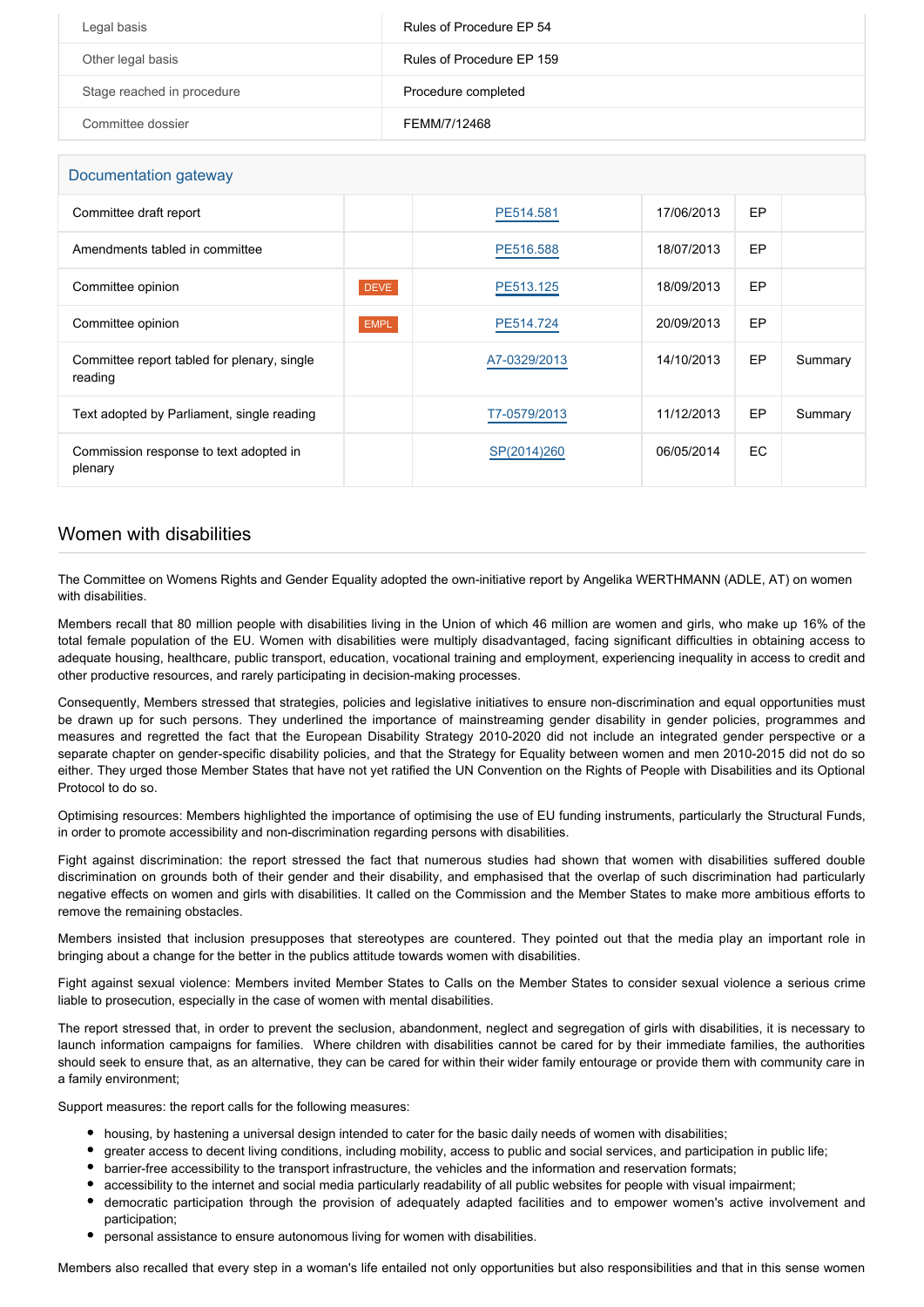often have to endure a disproportionate burden in terms of pregnancy and childbearing. They must face the negative implications of pregnancy, especially in cases when fathers did not assume their responsibilities. Members recalled that in a family both parents should share the same responsibilities. They emphasised that women and girls with disabilities must be informed of their rights so that they can make decisions for themselves.

The report called for special training of all medical professionals dealing with women with disabilities and with disabled migrant girls and women.

Sexuality, pregnancy and abortion: women with disabilities should enjoy the same rights and opportunities as are offered to women without disabilities so as to avoid any discouragement from becoming pregnant. In any event, Members noted that forced sterilisation and coerced abortion are forms of violence against women and constitute forms of inhuman and degrading treatment that Member States must eradicate and strongly condemn. Women and girls with disabilities must be allowed to enjoy their sexuality as freely as people without impairments, and fulfil their wish either to have or not to have children, take responsibility for their sexual behaviour and have access to education on sexuality.

Specialised support, including childcare assistance, should be provided to women with disabilities, particularly to women with an intellectual impairment.

For women who have been subject to violence, including sexual violence, in care homes and mental hospitals, Members called for inquiries and with a view to taking the appropriate measures.

Members also stressed that contraceptive methods must never be administered, nor a pregnancy legally terminated, against the will of a woman or girl with disabilities. The latter must have the right to give their informed consent and all cases of forced sterilisation must be condemned.

Protection of women with disabilities: Members invited the EU and Member States to take all appropriate legislative, administrative, social and educational measures to protect women and girls with disabilities, both within and outside the home, from all forms of exploitation, violence and abuse and to facilitate their access to justice, taking into consideration their specific needs, including assistive devices/ They regretted that EU and national legislation to prevent exploitation, violence and abuse often lacks a focus on disability.

The report urged the Commission to launch a comprehensive strategy to fight violence against women, as requested by Parliament in its [resolution of 5 April 2011](http://www.europarl.europa.eu/oeil/popups/ficheprocedure.do?lang=en&reference=2010/2209(INI)) and to present a legislative criminal law instrument to combat gender-based violence, including the protection of rights of disabled women in cases of sexual abuse and violence. They must be able to file a complaint and be transferred immediately to a temporary full-time care centre. Members proposed the introduction of trial procedures specifically tailored to meet the needs of women and girls with disabilities, including the provision of NGO assistance.

Access to work and education: the report invited Member States to encourage and ensure access to all types of formal, informal and lifelong education and to the labour market for women and girls with disabilities. It urged Member States to provide training and information to teachers, trainers, senior civil servants, and employers and proposed effective use of the European Social Fund so as to improve the levels of inclusion of women and girls with disabilities in the labour market.

Legislative measures are recommended to ensure the participation of women with disabilities in the labour market (particularly though part-time employment). They should have equal access to financing for the creation of small enterprises and other forms of self-employment. Employers were asked to make reasonable adjustments to workplaces and working conditions.

Member States are also asked to:

- pay special attention to boys and girls with disabilities or special needs in an educational context, in order to improve their integration and help reduce the school dropout rate to less than 10 %;
- provide the necessary funding and support for associations and organisations representing people with disabilities;
- provide the necessary specialised support to the families of women with disabilities.

Fight against poverty and social inclusion: Members called on Member States to take adequate measures to prevent women and girls with disabilities from slipping into poverty, by devising national appropriate programmes. Elderly women, who were confronted with diseases that bring about disability, should receive special attention. Members stressed that austerity measures should not penalize women with disabilities. Carers of these women must receive a proper salary and retirement pension. The Commission was asked to come up with a legislative proposal on carers' leave (or filial leave) that allowed people to take a period of leave to take care of ill, disabled or impaired family members.

Awareness-raising: the Commission and Member States were called upon to develop large-scale awareness-raising campaigns to make women and girls with disabilities more visible. Members urged the Commission to develop a more gender-sensitive approach in conducting the mid-term review of its European Disability Strategy 2010-2020.

They also called on the Commission, the Council and the Member States to adopt a horizontal anti-discrimination directive aimed at removing, in all areas of EU competence, the barriers which prevent disabled people, and especially disabled women and girls, from achieving their full potential for social participation and independence.

Also recommended were measures to support voluntary initiatives supporting human diversity as well as reliable statistics, and to provide adequate funding for NGOs dealing with the issue.

Disability and development: Members invited the Commission and the EEAS to mainstream disability in development policy and in projects in a coordinated way, and to promote initiatives aiming to strengthen the capacity of stakeholders to effectively implement international commitments to disability-inclusive development. Emphasising that women and girls with disabilities are more vulnerable than other people through armed conflicts, natural disasters and humanitarian crises, Members stressed that national and international agencies responsible for public health, disaster preparedness, emergency help and humanitarian aid need to be made aware of the rights and specific needs of women and girls with disabilities.

Funding must be provided for programmes targeting women and girls with disabilities. The rights of the latter should be included in third-country cooperation. Organisations active in this area should be supported.

Lastly, Members considered that, with regard to changing the situation of women and girls with disabilities, one of the main challenges lies in including disability in all programmes, measures and policies on gender, as well as devising and developing positive action measures to achieve progress for them, given that they are at a disadvantage.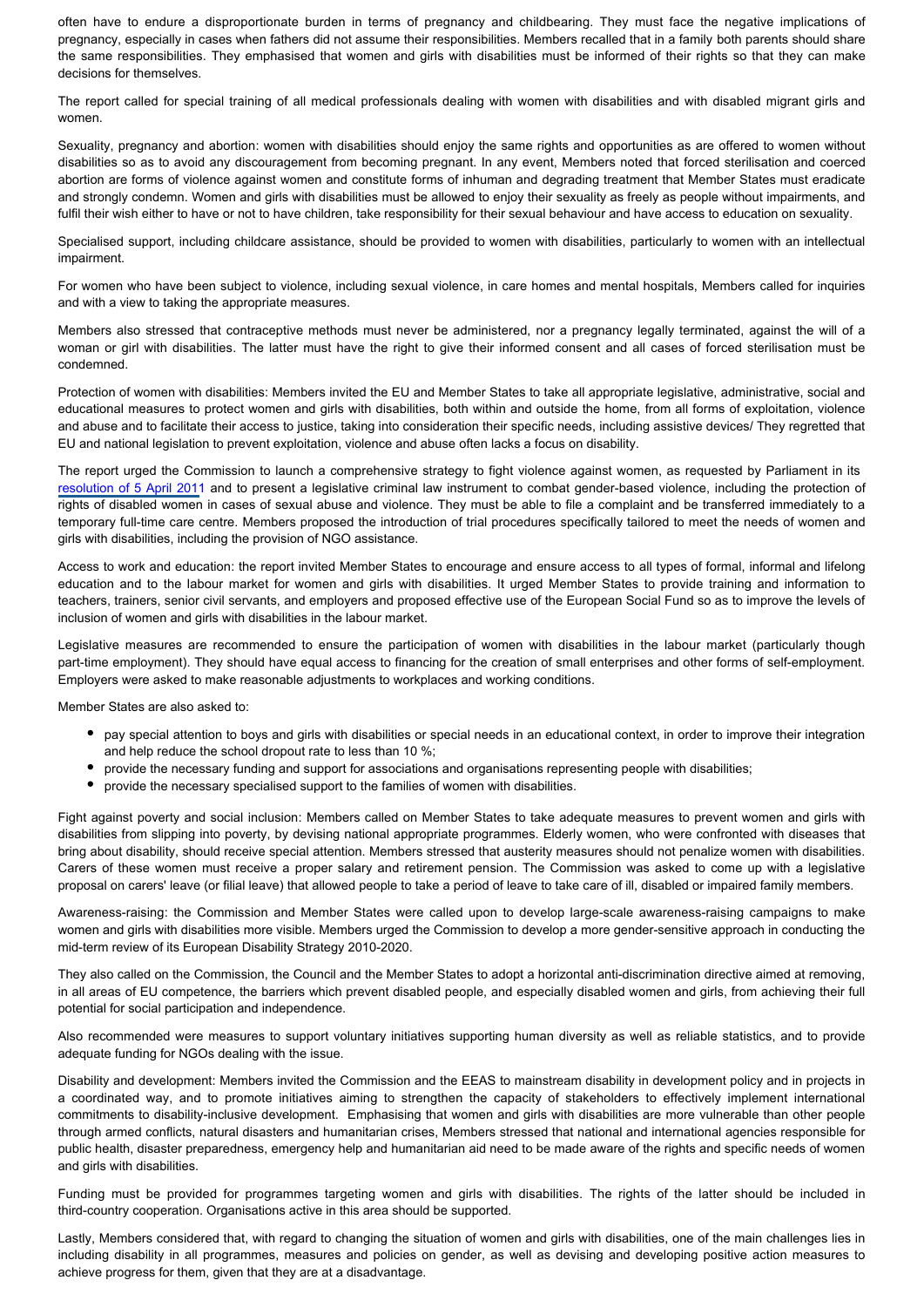The European Parliament adopted a resolution on women with disabilities.

Parliament recalled that 80 million people with disabilities living in the Union of which 46 million are women and girls, who make up 16% of the total female population of the EU. Women with disabilities were multiply disadvantaged, facing significant difficulties in obtaining access to adequate housing, healthcare, public transport, education, vocational training and employment, experiencing inequality in access to credit and other productive resources, and rarely participating in decision-making processes.

Consequently, Parliament stressed that strategies, policies and legislative initiatives to ensure non-discrimination and equal opportunities must be drawn up for such persons. It underlined the importance of mainstreaming gender disability in gender policies, programmes and measures and regretted the fact that the European Disability Strategy 2010-2020 did not include an integrated gender perspective or a separate chapter on gender-specific disability policies, and that the Strategy for Equality between women and men 2010-2015 did not do so either. It urged those Member States that have not yet ratified the UN Convention on the Rights of People with Disabilities and its Optional Protocol to do so.

Optimising resources: Parliament highlighted the importance of optimising the use of EU funding instruments, particularly the Structural Funds, in order to promote accessibility and non-discrimination regarding persons with disabilities.

Fight against discrimination: Parliament stressed the fact that numerous studies had shown that women with disabilities suffered double discrimination on grounds both of their gender and their disability, and emphasised that the overlap of such discrimination had particularly negative effects on women and girls with disabilities. It called on the Commission and the Member States to make more ambitious efforts to remove the remaining obstacles.

Members insisted that inclusion presupposes that stereotypes are countered. They pointed out that the media play an important role in bringing about a change for the better in the publics attitude towards women with disabilities.

Fight against sexual violence: Parliament invited Member States to consider sexual violence a serious crime liable to prosecution, especially in the case of women with mental disabilities.

It stressed that, in order to prevent the seclusion, abandonment, neglect and segregation of girls with disabilities, it is necessary to launch information campaigns for families. Where children with disabilities cannot be cared for by their immediate families, the authorities should seek to ensure that, as an alternative, they can be cared for within their wider family entourage or provide them with community care in a family environment;

Support measures: Parliament called for measures regarding:

- · housing, by hastening a universal design intended to cater for the basic daily needs of women with disabilities;
- · greater access to decent living conditions, including mobility, access to public and social services, and participation in public life;
- barrier-free accessibility to the transport infrastructure, the vehicles and the information and reservation formats;
- accessibility to the internet and social media particularly readability of all public websites for people with visual impairment;
- democratic participation through the provision of adequately adapted facilities and to empower women's active involvement and participation;
- personal assistance to ensure autonomous living for women with disabilities.

Pregnancy and childbearing for women with disabilities: Parliament recalled that every step in a woman's life entailed not only opportunities but also responsibilities and that in this sense women often have to endure a disproportionate burden in terms of pregnancy and childbearing. They must face the negative implications of pregnancy, especially in cases when fathers did not assume their responsibilities. Members recalled that in a family both parents should share the same responsibilities. They emphasised that women and girls with disabilities must be informed of their rights so that they can make decisions for themselves.

Parliament called for special training of all medical professionals dealing with women with disabilities and with disabled migrant girls and women.

Sexuality, pregnancy and abortion: women with disabilities should enjoy the same rights and opportunities as are offered to women without disabilities so as to avoid any discouragement from becoming pregnant. In any event, Parliament noted that forced sterilisation and coerced abortion are forms of violence against women and constitute forms of inhuman and degrading treatment that Member States must eradicate and strongly condemn. Women and girls with disabilities must be allowed to enjoy their sexuality as freely as people without impairments, and fulfil their wish either to have or not to have children, take responsibility for their sexual behaviour and have access to education on sexuality.

Parliament stressed the need for women with disabilities to know and understand how to say no to sexual practices they do not wish to engage in.

Specialised support, including childcare assistance, should be provided to women with disabilities, particularly to women with an intellectual impairment.

For women who have been subject to violence, including sexual violence, in care homes and mental hospitals, Parliament called for inquiries and with a view to taking the appropriate measures.

It also stressed that contraceptive methods must never be administered, nor a pregnancy legally terminated, against the will of a woman or girl with disabilities. The latter must have the right to give their informed consent and all cases of forced sterilisation must be condemned.

Protection of women with disabilities: Parliament invited the EU and Member States to take all appropriate legislative, administrative, social and educational measures to protect women and girls with disabilities, both within and outside the home, from all forms of exploitation, violence and abuse and to facilitate their access to justice, taking into consideration their specific needs, including assistive devices. It regretted that EU and national legislation to prevent exploitation, violence and abuseoften lacks a focus on disability.